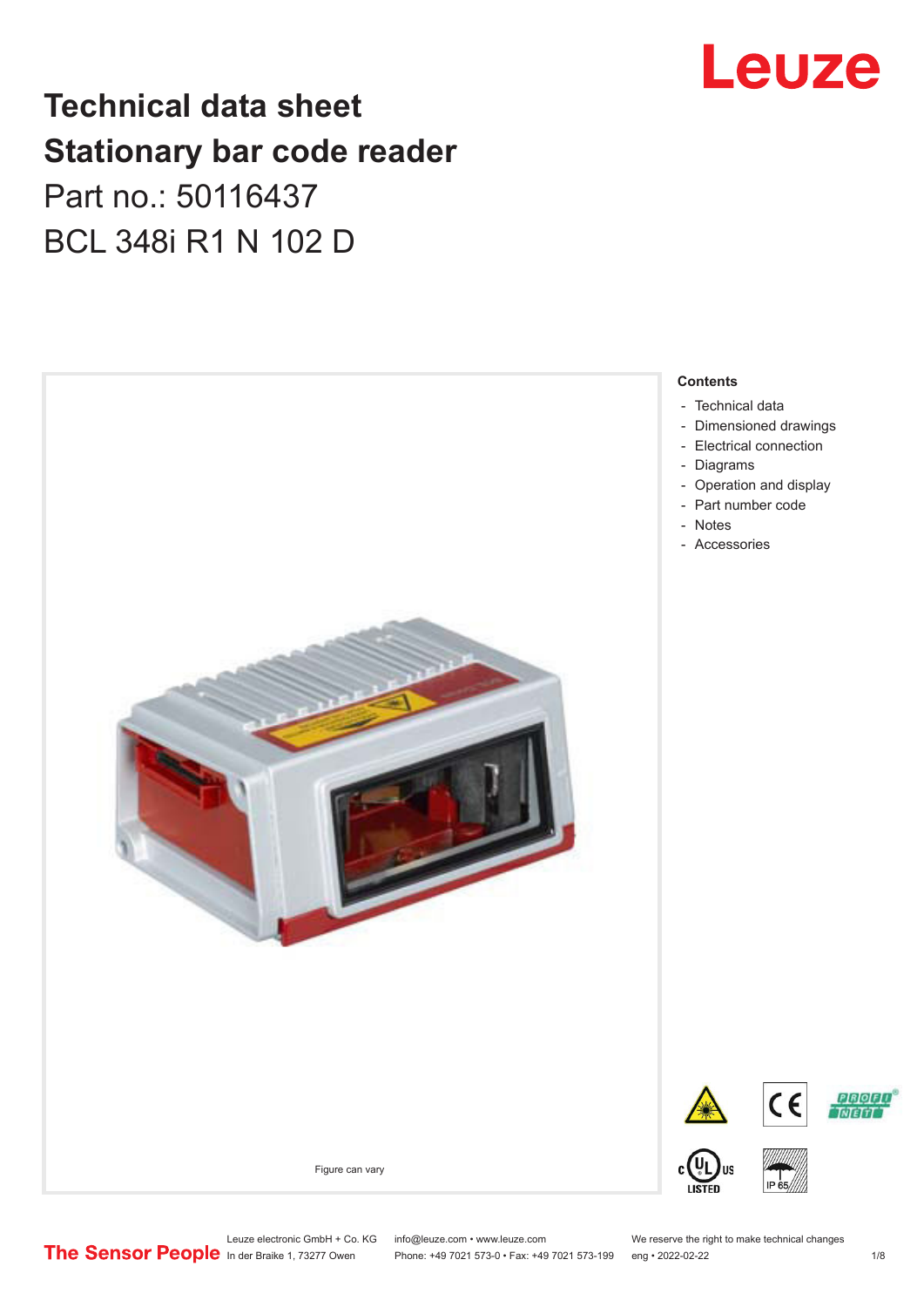## <span id="page-1-0"></span>**Technical data**

#### **Basic data**

| <b>Series</b>                                   | <b>BCL 300i</b>                    |  |  |
|-------------------------------------------------|------------------------------------|--|--|
| <b>Functions</b>                                |                                    |  |  |
| <b>Functions</b>                                | Alignment mode                     |  |  |
|                                                 | AutoConfig                         |  |  |
|                                                 | AutoControl                        |  |  |
|                                                 | AutoReflAct                        |  |  |
|                                                 | Code fragment technology           |  |  |
|                                                 | <b>LED</b> indicator               |  |  |
|                                                 | Reference code comparison          |  |  |
| <b>Characteristic parameters</b>                |                                    |  |  |
| <b>MTTF</b>                                     | 110 years                          |  |  |
| <b>Read data</b>                                |                                    |  |  |
| Code types, readable                            | 2/5 Interleaved                    |  |  |
|                                                 | Codabar                            |  |  |
|                                                 | Code 128                           |  |  |
|                                                 | Code 39                            |  |  |
|                                                 | Code 93                            |  |  |
|                                                 | <b>EAN 8/13</b>                    |  |  |
|                                                 | GS1 Databar Expanded               |  |  |
|                                                 | <b>GS1 Databar Limited</b>         |  |  |
|                                                 | <b>GS1 Databar Omnidirectional</b> |  |  |
|                                                 | <b>UPC</b>                         |  |  |
| Scanning rate, typical                          | $1,000$ scans/s                    |  |  |
| Bar codes per reading gate, max.<br>number      | 64 Piece(s)                        |  |  |
| <b>Optical data</b>                             |                                    |  |  |
| <b>Reading distance</b>                         | 50  160 mm                         |  |  |
| <b>Light source</b>                             | Laser, Red                         |  |  |
| Wavelength                                      | 655 nm                             |  |  |
| Laser class                                     | 1, IEC/EN 60825-1:2014             |  |  |
| <b>Transmitted-signal shape</b>                 | Continuous                         |  |  |
| Usable opening angle (reading field<br>opening) | 60°                                |  |  |
| <b>Modulus size</b>                             | $0.1270.2$ mm                      |  |  |
| <b>Reading method</b>                           | Raster scanner                     |  |  |
| <b>Beam deflection</b>                          | Via rotating polygon wheel         |  |  |
| Light beam exit                                 | Front                              |  |  |
| Raster (number of lines)                        | 8 Piece(s)                         |  |  |
| Scanning field at scanner distance of<br>100 mm | <b>14 mm</b>                       |  |  |
| Scanning field at scanner distance of<br>200 mm | 24 mm                              |  |  |

| Inputs/outputs selectable                      |                                                                                               |  |  |  |
|------------------------------------------------|-----------------------------------------------------------------------------------------------|--|--|--|
| Output current, max.                           | 60 mA                                                                                         |  |  |  |
| Number of inputs/outputs selectable 2 Piece(s) |                                                                                               |  |  |  |
| Input current, max.                            | 8 mA                                                                                          |  |  |  |
| Interface                                      |                                                                                               |  |  |  |
| Type                                           | <b>PROFINET</b>                                                                               |  |  |  |
| <b>Profinet</b>                                |                                                                                               |  |  |  |
| <b>Function</b>                                | Process                                                                                       |  |  |  |
| <b>Conformance class</b>                       | B                                                                                             |  |  |  |
| Protocol                                       | <b>PROFINET RT</b>                                                                            |  |  |  |
| <b>Switch functionality</b>                    | Integrated                                                                                    |  |  |  |
| <b>Transmission speed</b>                      | 10 Mbit/s                                                                                     |  |  |  |
|                                                | 100 Mbit/s                                                                                    |  |  |  |
| <b>Service interface</b>                       |                                                                                               |  |  |  |
| Type                                           | <b>USB 2.0</b>                                                                                |  |  |  |
|                                                |                                                                                               |  |  |  |
| USB<br><b>Function</b>                         | Configuration via software                                                                    |  |  |  |
|                                                | Service                                                                                       |  |  |  |
|                                                |                                                                                               |  |  |  |
| <b>Connection</b>                              |                                                                                               |  |  |  |
| <b>Number of connections</b>                   | 1 Piece(s)                                                                                    |  |  |  |
| <b>Connection 1</b>                            |                                                                                               |  |  |  |
| <b>Function</b>                                | <b>BUS IN</b>                                                                                 |  |  |  |
|                                                | <b>BUS OUT</b>                                                                                |  |  |  |
|                                                | Connection to device                                                                          |  |  |  |
|                                                | Data interface                                                                                |  |  |  |
|                                                | PWR / SW IN / OUT                                                                             |  |  |  |
|                                                | Service interface                                                                             |  |  |  |
| <b>Type of connection</b>                      | Plug connector, It is essential to use a<br>connection unit when commissioning the<br>device. |  |  |  |
| No. of pins                                    | $32 - pin$                                                                                    |  |  |  |
| Type                                           | Male                                                                                          |  |  |  |
| <b>Mechanical data</b>                         |                                                                                               |  |  |  |
| Design                                         | Cubic                                                                                         |  |  |  |
| Dimension (W x H x L)                          | 95 mm x 44 mm x 68 mm                                                                         |  |  |  |
| <b>Housing material</b>                        | Metal                                                                                         |  |  |  |
| <b>Metal housing</b>                           | Diecast aluminum                                                                              |  |  |  |
| Lens cover material                            | Glass                                                                                         |  |  |  |
| Net weight                                     | 270g                                                                                          |  |  |  |
| <b>Housing color</b>                           | Red                                                                                           |  |  |  |
|                                                | Silver                                                                                        |  |  |  |
| Type of fastening                              | Dovetail grooves                                                                              |  |  |  |
|                                                | Fastening on back                                                                             |  |  |  |
|                                                | Via optional mounting device                                                                  |  |  |  |
| <b>Operation and display</b>                   |                                                                                               |  |  |  |
| Type of display                                | LED                                                                                           |  |  |  |
|                                                | Monochromatic graphic display, 128 x 32                                                       |  |  |  |
|                                                | pixels                                                                                        |  |  |  |
|                                                | 2 Piece(s)                                                                                    |  |  |  |
| <b>Number of LEDs</b>                          |                                                                                               |  |  |  |
| Type of configuration                          | Via web browser                                                                               |  |  |  |
| <b>Operational controls</b>                    | Button(s)                                                                                     |  |  |  |

Leuze

#### **Electrical data**

**300 mm**

**400 mm**

**Protective circuit** Polarity reversal protection

**Performance data Supply voltage U<sub>B</sub> Power consumption, max.** 4.5 W

**Scanning field at scanner distance of**  35 mm

**Scanning field at scanner distance of**  45 mm

18 ... 30 V, DC

Leuze electronic GmbH + Co. KG info@leuze.com • www.leuze.com We reserve the right to make technical changes<br>
The Sensor People in der Braike 1, 73277 Owen Phone: +49 7021 573-0 • Fax: +49 7021 573-199 eng • 2022-02-22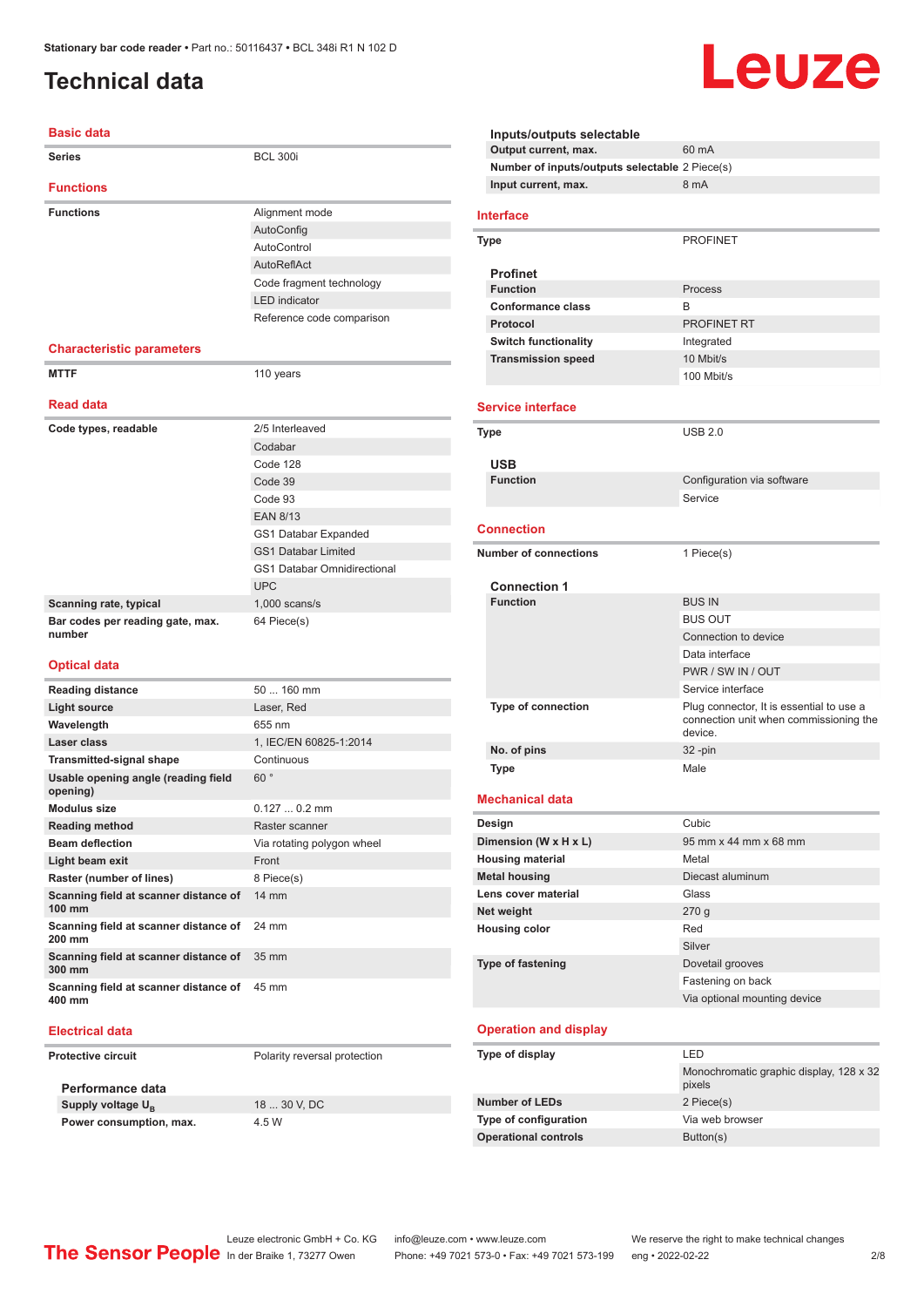## <span id="page-2-0"></span>**Technical data**

# Leuze

#### **Environmental data**

| Ambient temperature, operation     | 0  40 °C   |
|------------------------------------|------------|
| Ambient temperature, storage       | $-2070 °C$ |
| Relative humidity (non-condensing) | $090\%$    |

#### **Certifications**

| Degree of protection                                               | IP 65                    |
|--------------------------------------------------------------------|--------------------------|
| <b>Protection class</b>                                            | Ш                        |
| <b>Certifications</b>                                              | c UL US                  |
| Test procedure for EMC in accordance EN 55022                      |                          |
| with standard                                                      | EN 61000-4-2, -3, -4, -6 |
| Test procedure for shock in<br>accordance with standard            | IEC 60068-2-27, test Ea  |
| Test procedure for continuous shock<br>in accordance with standard | IEC 60068-2-29, test Eb  |
| Test procedure for vibration in<br>accordance with standard        | IEC 60068-2-6, test Fc   |

#### **Classification**

| <b>Customs tariff number</b> | 84719000 |
|------------------------------|----------|
| <b>ECLASS 5.1.4</b>          | 27280102 |
| <b>ECLASS 8.0</b>            | 27280102 |
| <b>ECLASS 9.0</b>            | 27280102 |
| ECLASS 10.0                  | 27280102 |
| ECLASS 11.0                  | 27280102 |
| ECLASS 12.0                  | 27280102 |
| <b>ETIM 5.0</b>              | EC002550 |
| <b>ETIM 6.0</b>              | EC002550 |
| <b>ETIM 7.0</b>              | EC002550 |
|                              |          |

## **Dimensioned drawings**

All dimensions in millimeters





#### A Optical axis

B M4 thread (5 deep)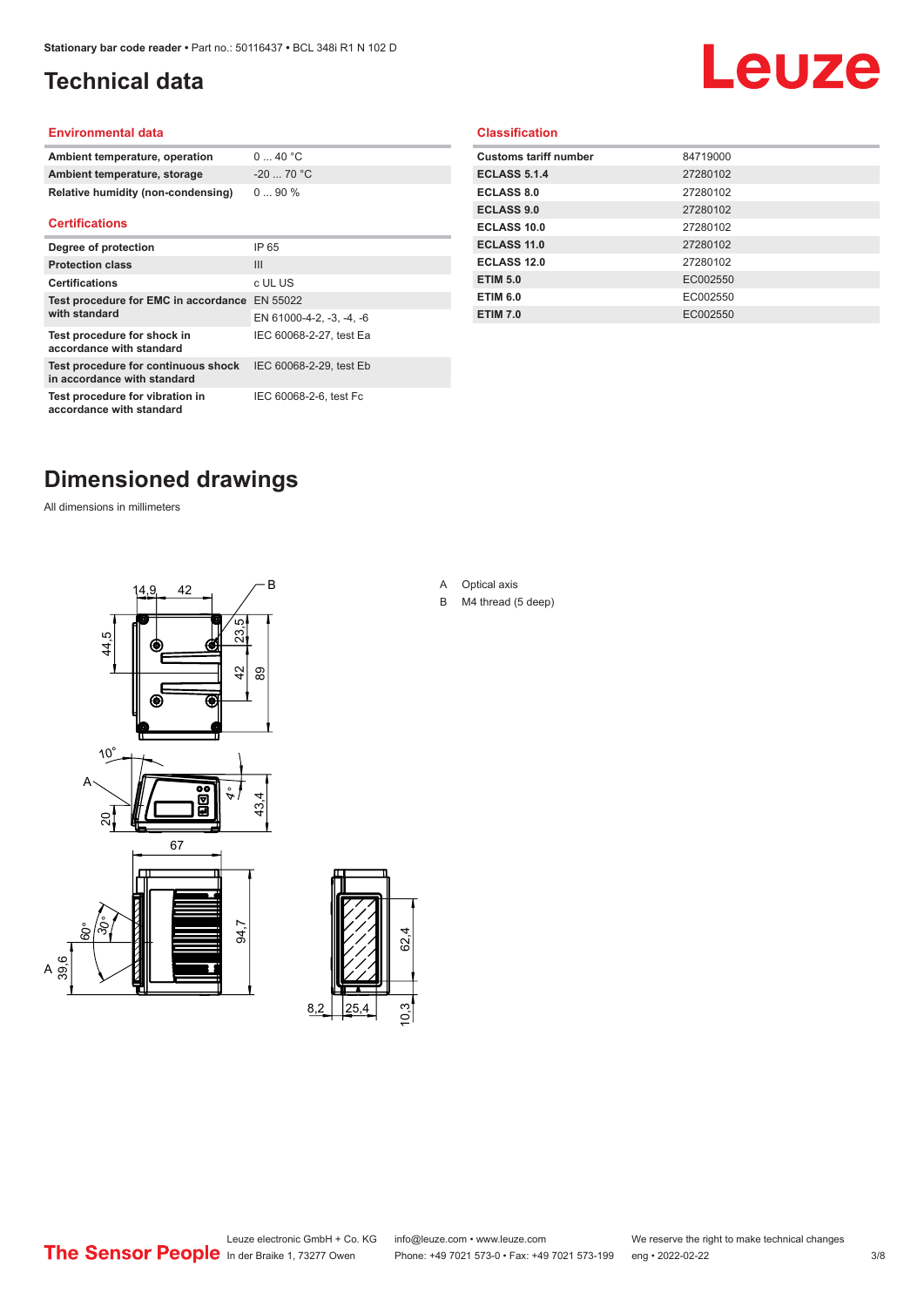## <span id="page-3-0"></span>**Electrical connection**

## Leuze

#### **Connection 1**

| <b>Function</b>    | <b>BUS IN</b>                                                              |
|--------------------|----------------------------------------------------------------------------|
|                    | <b>BUS OUT</b>                                                             |
|                    | Connection to device                                                       |
|                    | Data interface                                                             |
|                    | PWR / SW IN / OUT                                                          |
|                    | Service interface                                                          |
| Type of connection | Plug connector                                                             |
| Type of connection | It is essential to use a connection unit when<br>commissioning the device. |
| No. of pins        | $32 - pin$                                                                 |
| Type               | Male                                                                       |

### **Diagrams**

### Reading field curve



x Reading field distance [mm]

y Reading field width [mm]

## **Operation and display**

| <b>LED</b> |  | <b>Display</b>                        | <b>Meaning</b>                  |
|------------|--|---------------------------------------|---------------------------------|
| <b>PWR</b> |  | Green, flashing                       | Device ok, initialization phase |
|            |  | Green, continuous light               | Device OK                       |
|            |  | Green, briefly off - on               | Reading successful              |
|            |  | green, briefly off - briefly red - on | Reading not successful          |
|            |  | Orange, continuous light              | Service mode                    |
|            |  |                                       |                                 |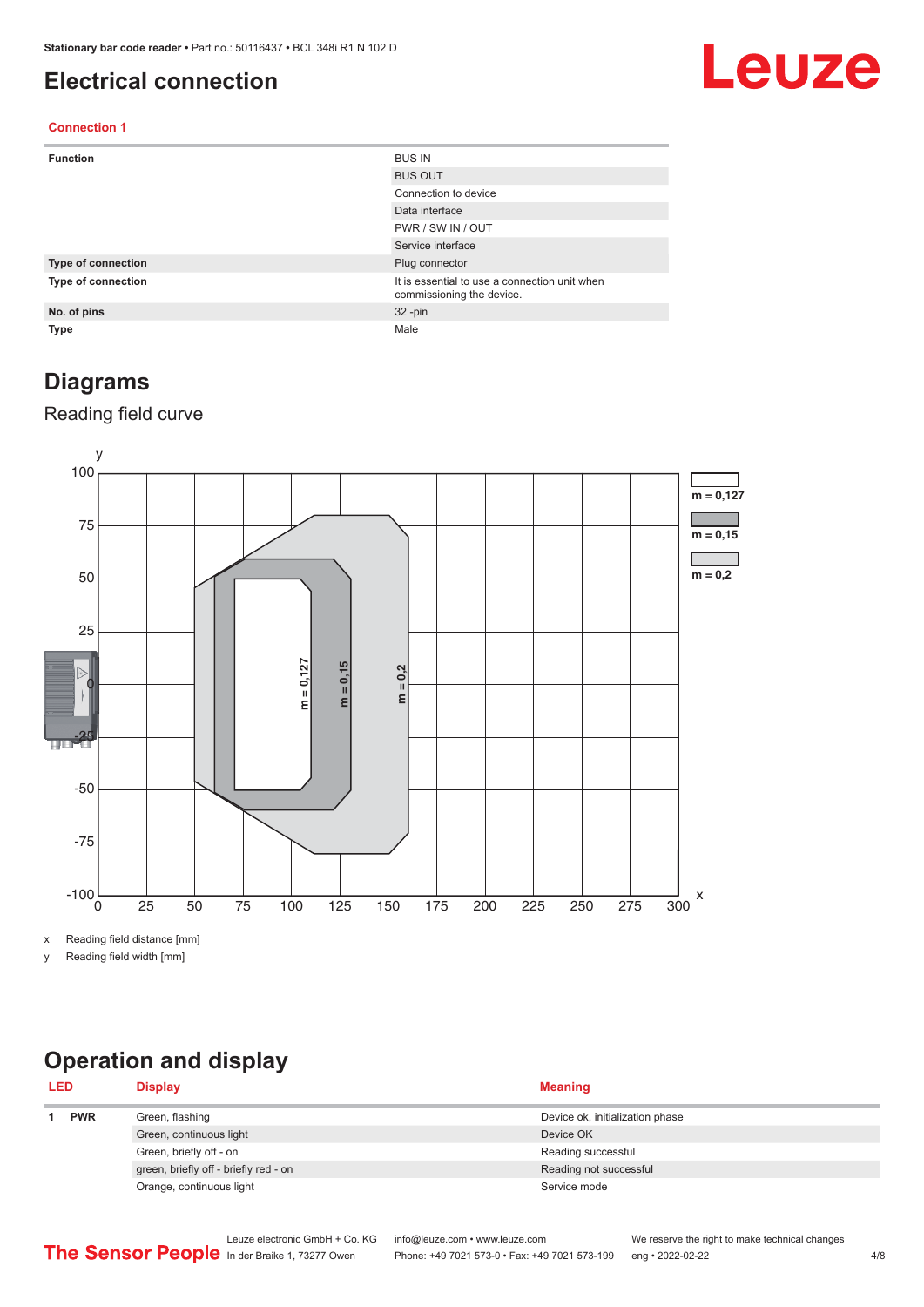## <span id="page-4-0"></span>**Operation and display**

#### **LED Display Meaning 1 PWR** Red, flashing **Device OK, warning set** Device OK, warning set Red, continuous light Error, device error **2 BUS** Green, flashing **Initialization** Initialization Green, continuous light Bus operation of Bus operation of Bus operation of Bus operation of Red, flashing Communication error communication error communication error communication error Red, continuous light Bus error

## **Part number code**

Part designation: **BCL XXXX YYZ AAA BB CCCC**

| <b>BCL</b>  | <b>Operating principle</b><br>BCL: bar code reader                                                                                                                                                                                       |
|-------------|------------------------------------------------------------------------------------------------------------------------------------------------------------------------------------------------------------------------------------------|
| <b>XXXX</b> | Series/interface (integrated fieldbus technology)<br>300i: RS 232 / RS 422 (stand-alone)<br>301i: RS 485 (multiNet slave)<br>304i: PROFIBUS DP<br>308i: EtherNet TCP/IP, UDP<br>338i: EtherCAT<br>348i: PROFINET RT<br>358i: EtherNet/IP |
| YY          | <b>Scanning principle</b><br>S: line scanner (single line)<br>R1: line scanner (raster)<br>O: oscillating-mirror scanner (oscillating mirror)                                                                                            |
| z           | <b>Optics</b><br>N: High Density (close)<br>M: Medium Density (medium distance)<br>F: Low Density (remote)<br>L: Long Range (very large distances)<br>J: ink-jet (depending on the application)                                          |
| <b>AAA</b>  | <b>Beam exit</b><br>100: lateral<br>102: front                                                                                                                                                                                           |
| <b>BB</b>   | <b>Special equipment</b><br>D: With display<br>H: With heating<br>DH: optionally with display and heating<br>P: plastic exit window                                                                                                      |
| CCCC        | <b>Functions</b><br>F007: optimized process data structure                                                                                                                                                                               |
| <b>Mata</b> |                                                                                                                                                                                                                                          |

| <b>Note</b>                                                                                       |
|---------------------------------------------------------------------------------------------------|
| $\psi$ A list with all available device types can be found on the Leuze website at www.leuze.com. |

### **Notes**

| Observe intended use!                                                                                                                                                                                                      |
|----------------------------------------------------------------------------------------------------------------------------------------------------------------------------------------------------------------------------|
| $\%$ This product is not a safety sensor and is not intended as personnel protection.<br>§ The product may only be put into operation by competent persons.<br>♦ Only use the product in accordance with its intended use. |

Leuze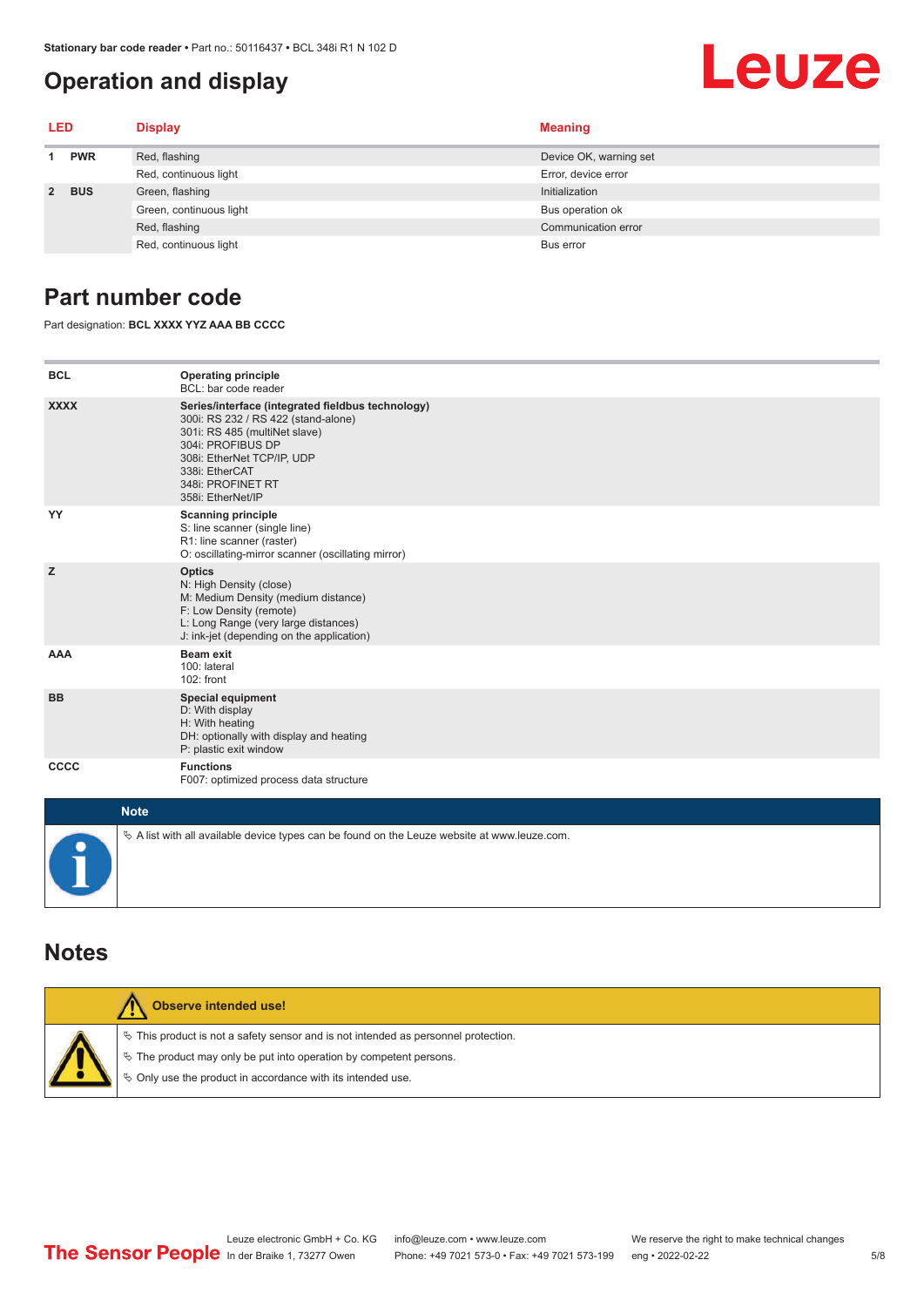## <span id="page-5-0"></span>**Notes**

|   | <b>ATTENTION! LASER RADIATION - CLASS 1 LASER PRODUCT</b>                                                                                                                                                                                                  |
|---|------------------------------------------------------------------------------------------------------------------------------------------------------------------------------------------------------------------------------------------------------------|
| 纂 | The device satisfies the requirements of IEC/EN 60825-1:2014 safety requlations for a product of laser class 1 and complies with 21 CFR 1040.10 except<br>for conformance with IEC 60825-1 Ed. 3., as described in Laser Notice No. 56, dated May 8, 2019. |
|   | $\&$ Observe the applicable statutory and local laser protection regulations.                                                                                                                                                                              |
|   | $\%$ The device must not be tampered with and must not be changed in any way.<br>There are no user-serviceable parts inside the device.<br>Repairs must only be performed by Leuze electronic GmbH + Co. KG.                                               |

## **Accessories**

## Connection technology - Connection cables

|      | Part no. | <b>Designation</b>      | <b>Article</b>   | <b>Description</b>                                                                                                                                                                            |
|------|----------|-------------------------|------------------|-----------------------------------------------------------------------------------------------------------------------------------------------------------------------------------------------|
| \ll. | 50132079 | KD U-M12-5A-V1-<br>050  | Connection cable | Connection 1: Connector, M12, Axial, Female, A-coded, 5-pin<br>Connection 2: Open end<br>Shielded: No<br>Cable length: 5,000 mm<br>Sheathing material: PVC                                    |
|      | 50135074 | KS ET-M12-4A-P7-<br>050 | Connection cable | Suitable for interface: Ethernet<br>Connection 1: Connector, M12, Axial, Male, D-coded, 4-pin<br>Connection 2: Open end<br>Shielded: Yes<br>Cable length: 5,000 mm<br>Sheathing material: PUR |

## Connection technology - Interconnection cables

|   |           | Part no. | <b>Designation</b>                     | <b>Article</b>        | <b>Description</b>                                                                                                                                                                                                               |
|---|-----------|----------|----------------------------------------|-----------------------|----------------------------------------------------------------------------------------------------------------------------------------------------------------------------------------------------------------------------------|
| 肩 | $\Box$    | 50117011 | <b>KB USB A - USB</b><br>miniB         | Service line          | Suitable for interface: USB<br>Connection 1: USB<br>Connection 2: USB<br>Shielded: Yes<br>Cable length: 1,500 mm<br>Sheathing material: PVC                                                                                      |
|   |           | 50137078 | <b>KSS ET-M12-4A-</b><br>M12-4A-P7-050 | Interconnection cable | Suitable for interface: Ethernet<br>Connection 1: Connector, M12, Axial, Male, D-coded, 4-pin<br>Connection 2: Connector, M12, Axial, Male, D-coded, 4-pin<br>Shielded: Yes<br>Cable length: 5,000 mm<br>Sheathing material: PUR |
|   | t<br>Sepa | 50135081 | KSS ET-M12-4A-<br>RJ45-A-P7-050        | Interconnection cable | Suitable for interface: Ethernet<br>Connection 1: Connector, M12, Axial, Male, D-coded, 4-pin<br>Connection 2: RJ45<br>Shielded: Yes<br>Cable length: 5,000 mm<br>Sheathing material: PUR                                        |

Leuze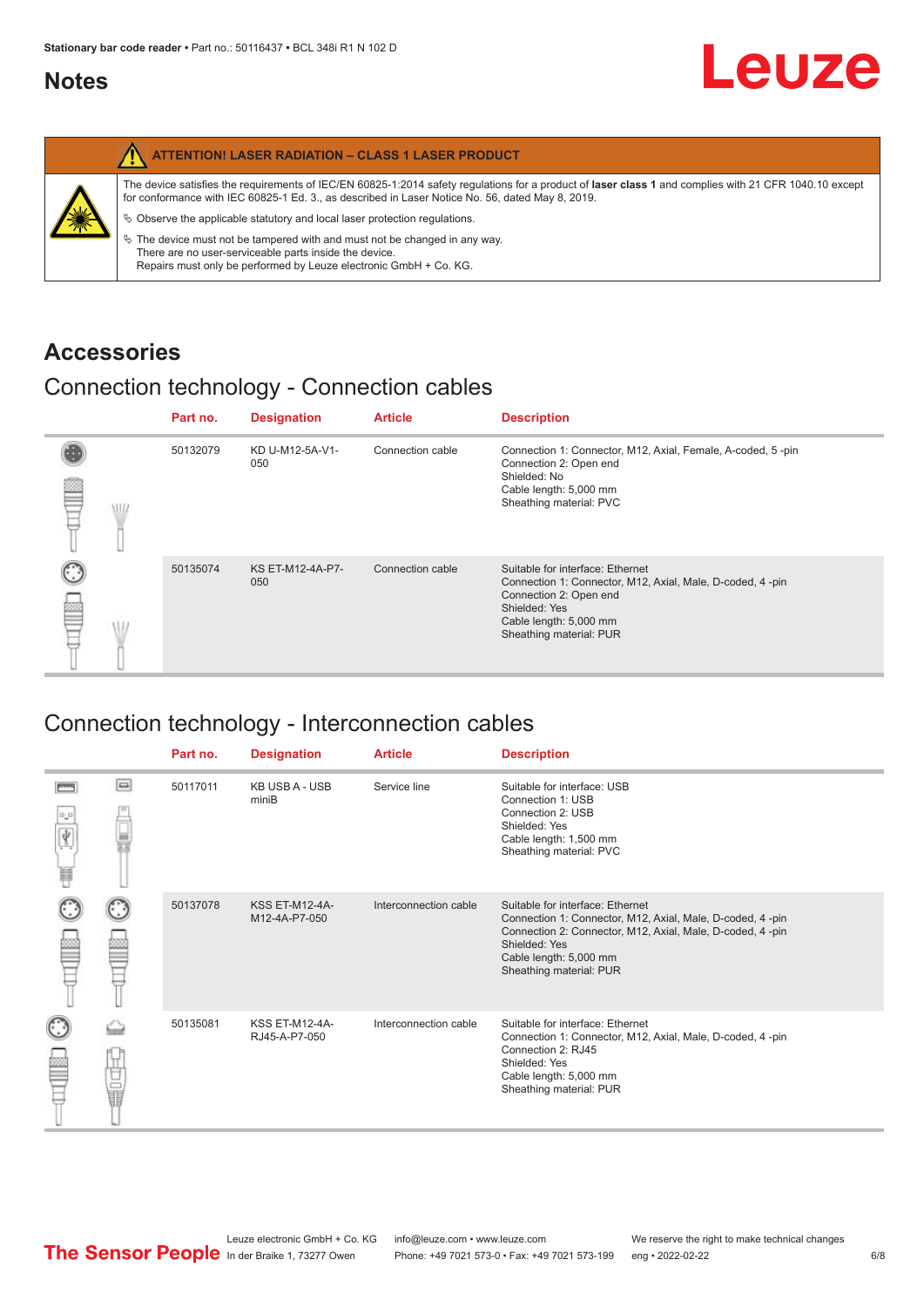## Leuze

## **Accessories**

## Connection technology - Connection boxes

| Part no.   | <b>Designation</b> | <b>Article</b>  | <b>Description</b>                                                                                                                               |
|------------|--------------------|-----------------|--------------------------------------------------------------------------------------------------------------------------------------------------|
| 50131256 * | ME 348 103         | Connection unit | Suitable for: BCL 348i<br>Suitable for interface: PROFINET<br>Number of connections: 4 Piece(s)<br>Connection: Cable with connector, M12, 900 mm |
| 50131259 * | ME 348 104         | Connection unit | Suitable for: BCL 348i<br>Suitable for interface: PROFINET<br>Number of connections: 5 Piece(s)<br>Connection: Cable with connector, M12, 900 mm |
| 50131258 * | ME 348 214         | Connection unit | Suitable for: BCL 348i<br>Suitable for interface: PROFINET<br>Number of connections: 5 Piece(s)<br>Connection: Cable with connector, M12, 600 mm |
| 50116467 * | MK 348             | Connection unit | Suitable for: BCL 348i, BPS 348i<br>Suitable for interface: PROFINET<br>Number of connections: 4 Piece(s)<br>Connection: Terminal                |
| 50116471 * | <b>MS 348</b>      | Connection unit | Suitable for: BCL 348i, BPS 348i<br>Suitable for interface: PROFINET<br>Number of connections: 4 Piece(s)<br>Connection: Connector, M12          |

\* Necessary accessories, please order separately

## Mounting technology - Mounting brackets

|             | Part no. | <b>Designation</b> | <b>Article</b>  | <b>Description</b>                                                                                                                                                                            |
|-------------|----------|--------------------|-----------------|-----------------------------------------------------------------------------------------------------------------------------------------------------------------------------------------------|
| $\sim$<br>٠ | 50121433 | BT 300 W           | Mounting device | Design of mounting device: Angle, L-shape<br>Fastening, at system: Through-hole mounting<br>Mounting bracket, at device: Screw type<br>Type of mounting device: Adjustable<br>Material: Metal |

## Mounting technology - Rod mounts

| Part no. | <b>Designation</b> | <b>Article</b>  | <b>Description</b>                                                                                                                                                                                                                                                |
|----------|--------------------|-----------------|-------------------------------------------------------------------------------------------------------------------------------------------------------------------------------------------------------------------------------------------------------------------|
| 50121435 | BT 56 - 1          | Mounting device | Functions: Static applications<br>Design of mounting device: Mounting system<br>Fastening, at system: For 12 mm rod, For 14 mm rod, For 16 mm rod<br>Mounting bracket, at device: Clampable<br>Material: Metal<br>Tightening torque of the clamping jaws: $8 N·m$ |